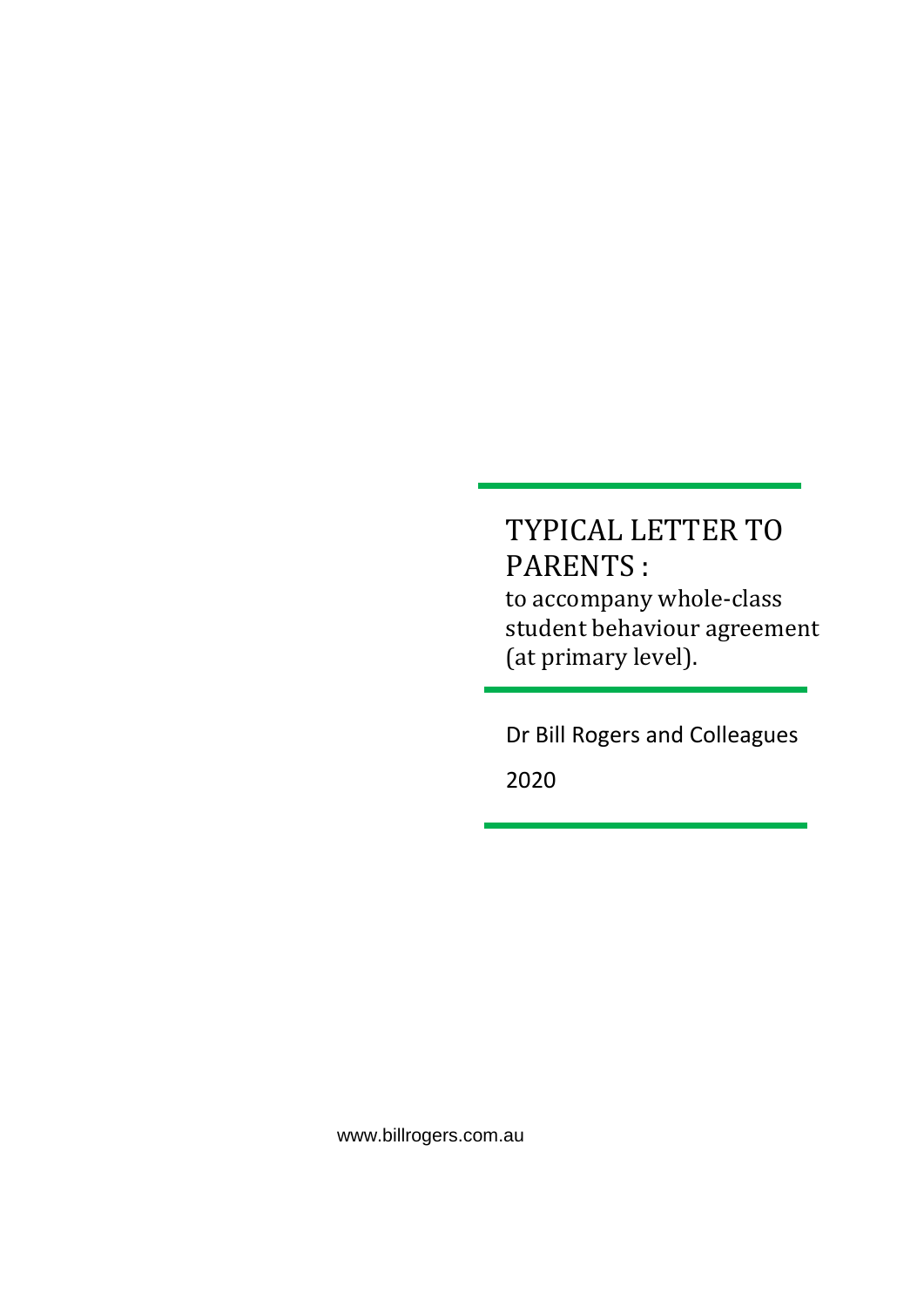# **A typical example covering letter : this letter would accompany a primary** *classroom behaviour agreement\**

February, 2020

### *To all our parents in grade …*

This behaviour agreement (plan) is for all the children, and their teacher, in Room …

We have, with your children, discussed the issue of behaviour and learning in the first week of term one.

We discussed *what it means* :-

- To have a class where everyone can learn well, to the best of their ability, in ways that support each other here. We discussed issues such as :- seating arrangements and groupings, reasonable working noise levels, how to get teacher assistance in learning time; how to support each other in our learning together.
- **To have a class where everyone feels safe** :- We discussed physical safety and we also discussed *feeling* safe here at school :- how we speak considerately to one another; what 'put-downs' are; how people feel when they are spoken to in unkind or hurtful ways. We also had a positive discussion on manners. You will see how these issues are reflected in our positive rules and responsibilities in our **classroom** behaviour agreement accompanying this letter.
- ~ *To have a class where we treat one another with thoughtfulness, kindness and respect.* As well as discussing the issue of manners, we also discussed what respect means and how we show respect to others. We also discussed crucial behaviours such as consideration and co-operation.

*\_\_\_\_\_\_\_\_\_\_\_\_\_\_\_\_\_\_\_\_\_\_\_\_\_\_\_\_\_\_\_\_\_\_\_\_\_\_\_\_\_\_\_\_\_\_\_\_\_\_\_\_\_\_\_\_\_\_\_\_\_\_\_\_\_\_\_\_\_\_\_\_\_*

See notes :- *Our Classroom Behaviour Plan (Early Years)* (2020) */ Our Classroom Behaviour Agreement (Upper Primary)* (2020)

\_\_\_\_\_\_\_\_\_\_\_\_\_\_\_\_\_\_\_\_\_\_\_\_\_\_\_\_\_\_\_\_\_\_\_\_\_\_\_\_\_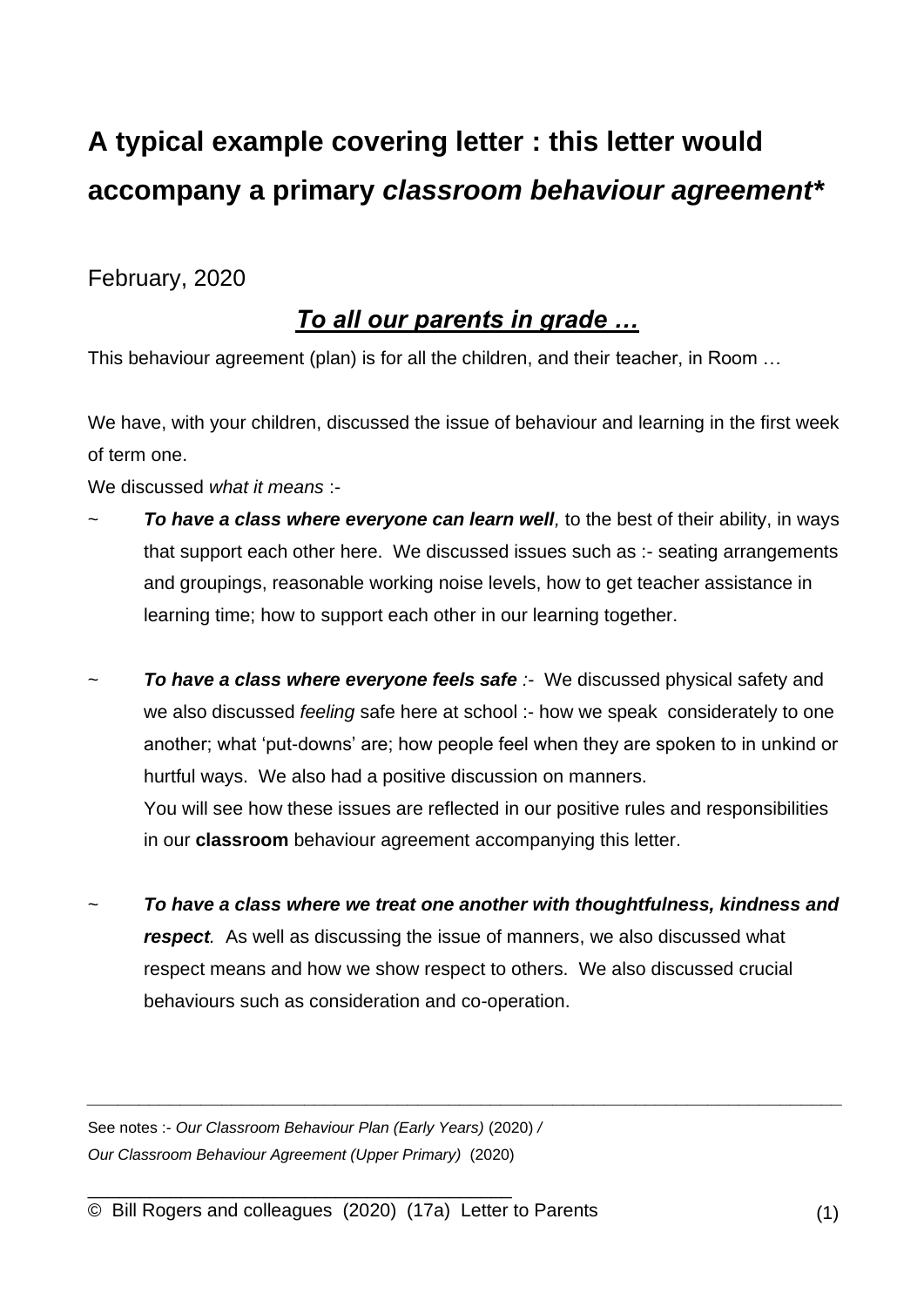#### *Our rules*

All the rules in **our classroom behaviour agreement** are there to emphasise how we protect *the right to learn, the right to feel safe and the right to respect and fair treatment*. Our discussion on 'rights' focused on behaviours we agree are **right**, fair, proper, thoughtful, considerate, responsible … We discussed the reason and purpose for our rules and the difference fair rules make.

Fair, sensible, rules are necessary to protect rights and encourage, and highlight, responsibility. This is true of all decent and fair rules (whether on the road, at home, at school, even in board games!)

We have tried to make our rules as positive as possible with an emphasis on personal responsibility, thoughtfulness and co-operation. These rules are also published in our classroom on large posters and are the basis of any appropriate discipline and restitution.

#### *Encouragement*

We encourage your children in many ways regarding their effort, their contributions, their participation in their life and learning here at our school. We believe that encouragement is crucial in acknowledging, affirming and supporting a child's self-esteem and growth as a learner and a member of our school community.

#### *Consequences (for inappropriate and wrong behaviours).*

The emphasis with any behaviour consequences – at our school – is not punishment but accountability and responsibility for one's behaviour. Our whole-school policy is developed to help our children to see a consequence as an opportunity to learn something constructive about their behaviour.

All of our students have an opportunity to have their say concerning their behaviour; where it is appropriate, children are encouraged to work out behaviour consequences with their teacher.

We also seek to enable our students to engage in restitution when they have been unkind, unfair, or hurt others in any way. We seek to make any consequences fair and related to our classroom *rights, rules* and *responsibilities*. We believe it is also crucial to *relate* the behaviour consequence to the wrong behaviour, so the child sees the 'connectedness' *between behaviour, their choices and the outcomes*.

\_\_\_\_\_\_\_\_\_\_\_\_\_\_\_\_\_\_\_\_\_\_\_\_\_\_\_\_\_\_\_\_\_\_\_\_\_\_\_\_\_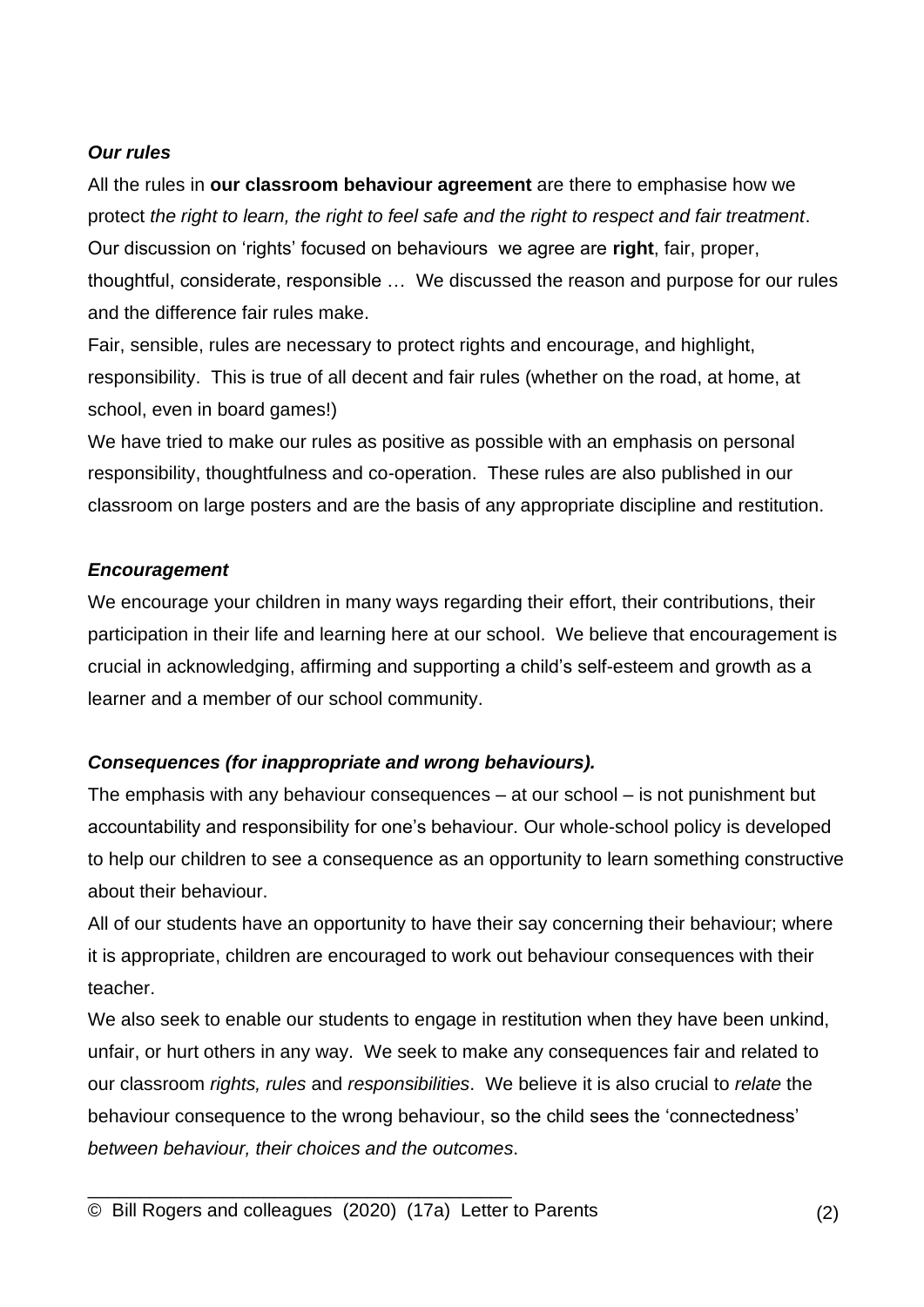We will use time-out (cool-off-time) for students who continue to disrupt others' learning or affect their safety. Time-out allows a child to calm down and think about their behaviour. Sometimes time-out may need to occur away from the classroom. We also seek, at all times, to keep the respect for the individual child intact. We always follow-up any time-out consequences with a discussion with the child to enable repairing and rebuilding.

#### *Support*

We make every effort to encourage and support your children to learn to the best of their ability while they are with us. Included in their learning are the choices they make about their behaviour. We will work with individual children, and the whole class group, to encourage and support responsible choices about behaviour and learning while they are with us. We also know that children get tired, frustrated, and angry; like us, they will have their 'off' days. We know that there will be days when students distract, disturb or disrupt others' learning; we know that students will – sometimes – hurt others unintentionally or on purpose. We need clear, fair, consequences for such behaviours.

Teachers will always support students beyond any necessary consequences for wrong behaviour.

There will always be opportunities for students to have a personal 'right of reply' concerning issues of behaviour and learning :-

- to discuss their concerns with their teacher;
- to participate in class meetings where discussions about common concerns are raised, discussed, explored and often resolved by peer consultation;
- mediation, restitution and individual behaviour support plans are also ways in which teachers can help and enable students who may need extra support with their behaviour choices.

We would appreciate it if you would take time to read through this behaviour agreement with your child i.e. : the **behaviour plan / agreement<sup>1</sup>** developed by the teacher with her grade group. It reflects our school's commitment to positive learning and behaviour. We look forward to your support this year.

Yours sincerely,

Ms \_\_\_\_\_\_\_\_\_\_ Mr \_\_\_\_\_\_\_\_\_ **<sup>2</sup>**

February, 2020.